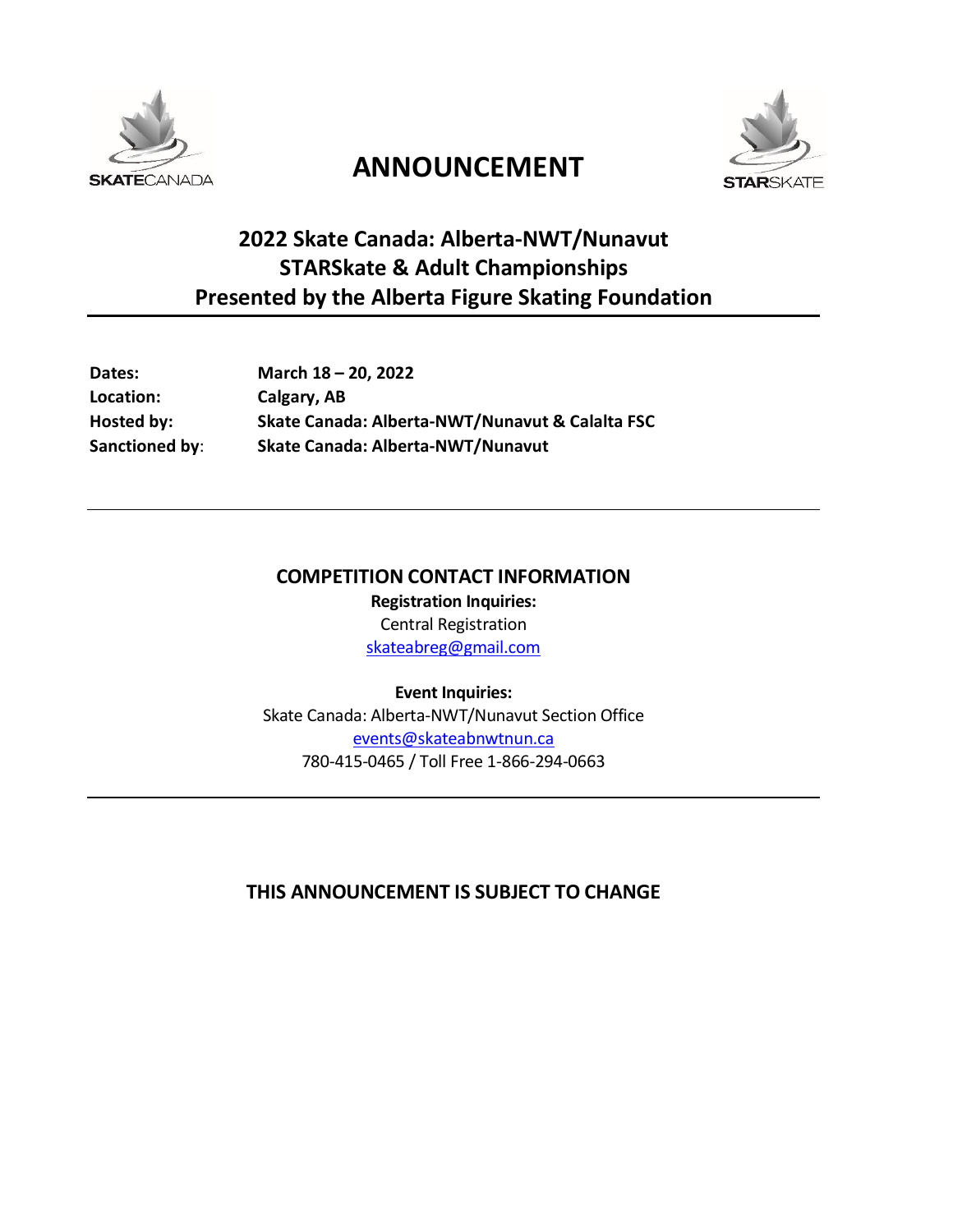# **PURPOSE OF THE STARSKATE & ADULT CHAMPIONSHIPS**

The 2022 Skate Canada: Alberta-NWT/Nunavut ("Section") STARSkate & Adult Championships will be conducted in accordance with the regulations as set forth in the Skate Canada Rulebook. If not specifically stated otherwise in this document, the normal regulations governing skating will apply as indicated in the Skate Canada Rulebook.

# **COVID COMPETITION PROTOCOLS**

Protocols are available on the AB/NWT/NUN [website.](https://skateabnwtnun.ca/covid-19-2/)

Masks must be worn by all persons while inside the facility, except while eating/drinking or while engaged in intense physical activity. Masks must be worn in all off-ice areas including stands, hallways, dressing rooms and warm-up areas.

*Feb 11, 2022, amendment: non-medical masks must be worn by all participants (skaters, coaches, officials, volunteers, spectators) of all ages, including 12 years of age and under.*

# **SECTION VACCINATION POLICY**

The Section Vaccination Policy applies to the 2022 STARSkate & Adult Championships. The policy is posted on the Section website on the STARSkate & Adult Championships event page.

*Feb 11, 2022, amendment: The Section Vaccination Policy has been rescinded. There is no vaccination requirement to enter the facility.*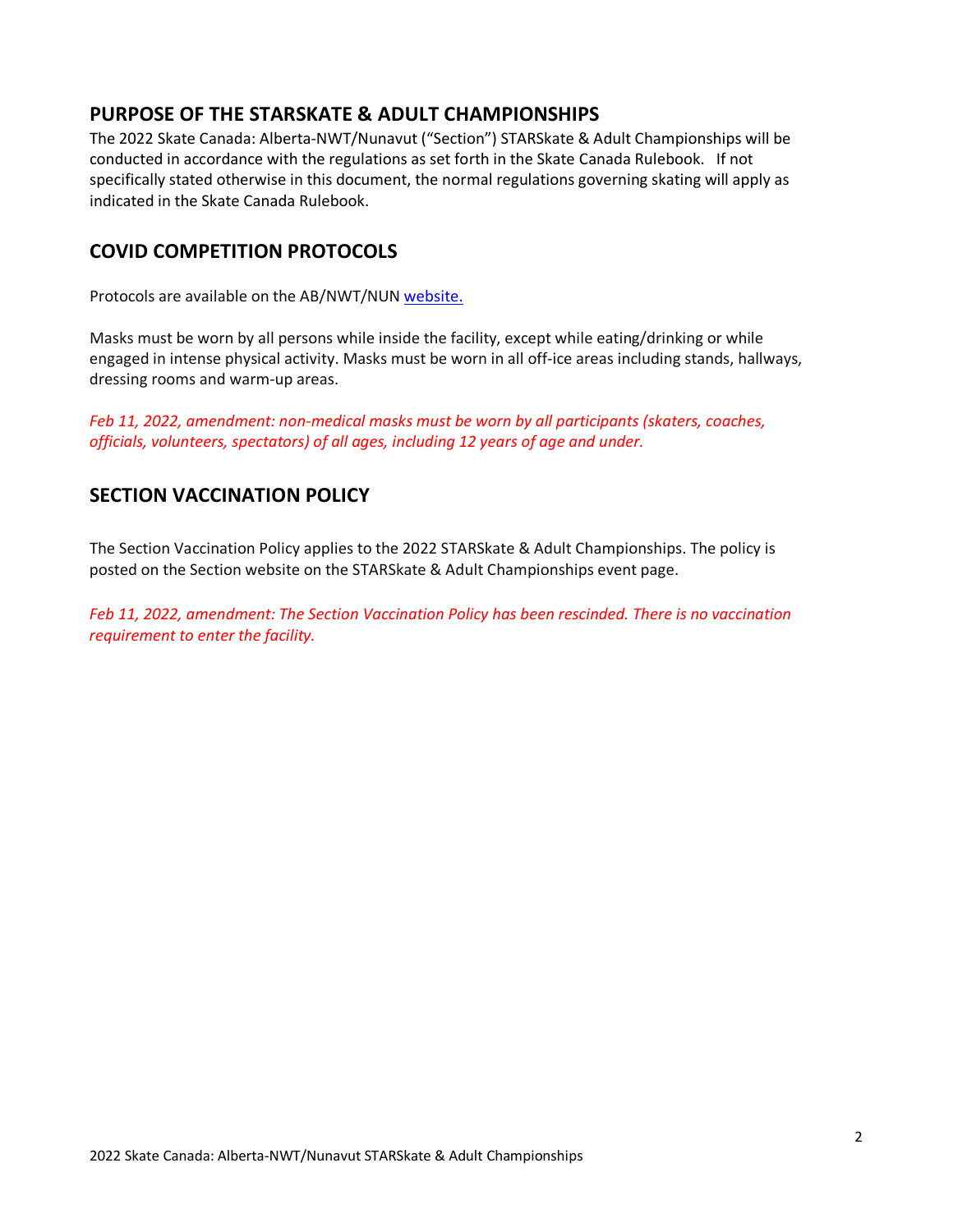## **COMPETITION CONTACT INFORMATION**

### **For Inquiries about Uplifter and the Registration Process:**

- Access to the Uplifter form
- Confirmation of registration and payment
- Corrections to registration submissions
- Planned Program Sheet Questions
- Withdrawals prior to the registration deadline

### **Email/Phone:** [skateabreg@gmail.com](mailto:skateabreg@gmail.com) / 780-415-0465 / 1-866-294-0663

#### **For inquiries relating to the competition information including:**

- Technical information
- Competition schedule
- Facility questions
- Withdraws after the registration deadline

**Email:** [events@skateabnwtnun.ca](mailto:events@skateabnwtnun.ca)

### **ACCOMMODATION**

Event Official Hotel:

**Hotel Blackfoot** 5940 Blackfoot Trail SE, Calgary, AB Phone: 1-833-993-3837

**Room Rate:** \$115/night + taxes (includes breakfast).

**Book your reservation by:** March 7, 2022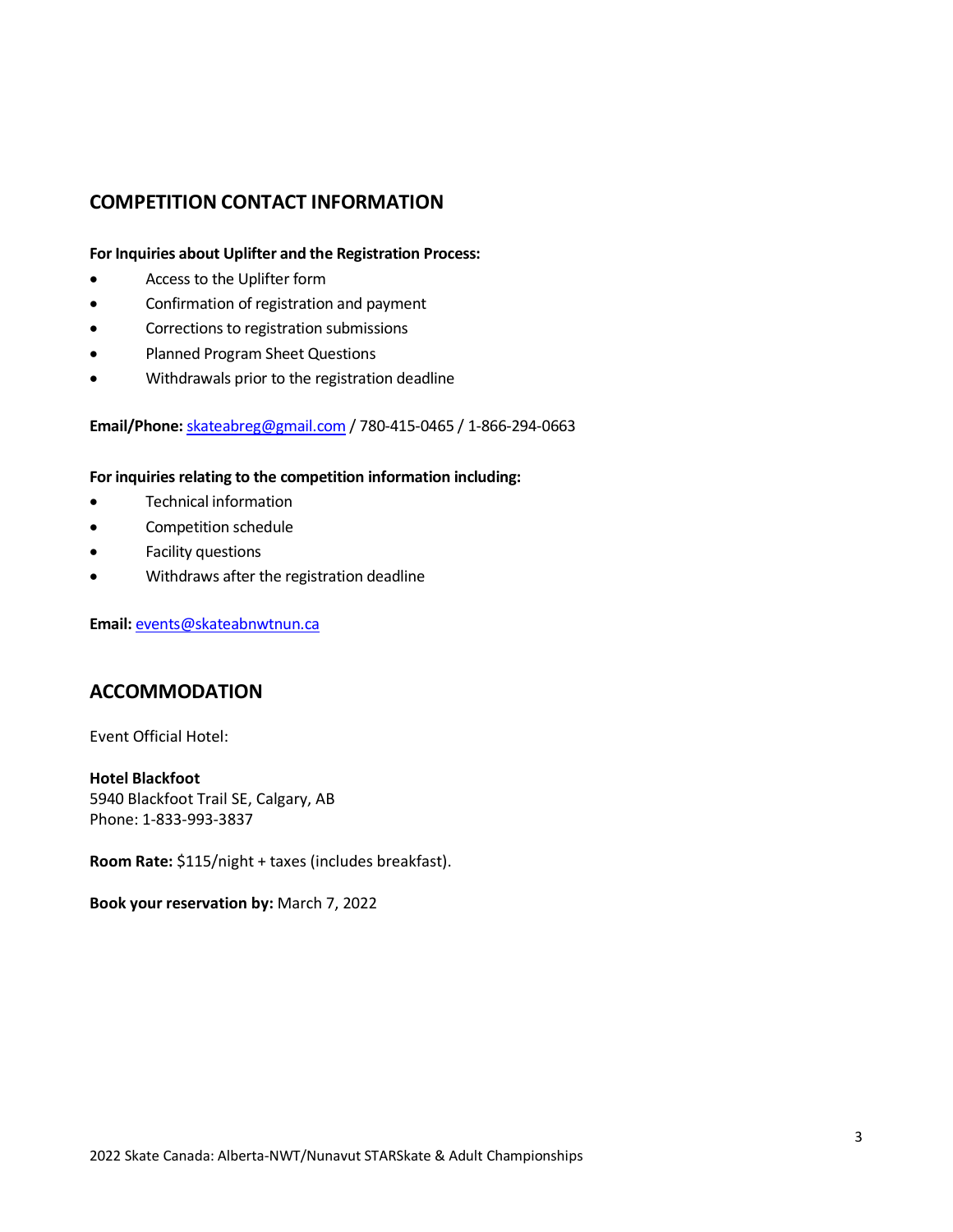# **REGISTRATION INFORMATION & DEADLINE DATES**

### **ENTRY FEES**

| <b>Categories</b>                  | <b>Entry Fee</b> | <b>Multiple Category Discount</b>                                       |
|------------------------------------|------------------|-------------------------------------------------------------------------|
| PRE-JUVENILE U13 WOMEN FREE SKATE  | \$120.00         | \$30 discount for each additional<br>category a competitor registers in |
| STAR 4 - STAR 10 & GOLD FREE SKATE | \$120.00         |                                                                         |
| STAR 5 - GOLD ARTISTIC             | \$120.00         |                                                                         |
| <b>INTRODUCTORY PAIRS</b>          | \$120.00         |                                                                         |
| <b>SPECIAL OLYMPICS</b>            | \$120.00         |                                                                         |
| <b>ADULT FREE SKATE</b>            | \$120.00         |                                                                         |
| <b>ADULT INTERPRETIVE</b>          | \$120.00         |                                                                         |

### **Pairs Team Registrations: ONE partner is to complete the registration for the team.**

### **ELIGIBILITY TO COMPETE**

- (1) Be Skate Canada registrants in good standing.
- (2) **WINNER OF A PREVIOUS STARSKATE & ADULT CHAMPIONSHIP:** A previous winner of a STARSkate & Adult Championship category for the 2022 STARSkate & Adult Championships is eligible to re-enter the same category provided that the competitor is still eligible to enter the corresponding category.
- (3) **ASSESSMENT AND AGE PREREQUISITES:** Competitors wishing to enter the 2022 Skate Canada: Alberta-NWT-Nunavut STARSkate & Adult Championships and events leading to it shall meet the assessment requirements to compete before February 18, 2022, preceding the competition. Age requirements shall be met before July 1, 2021, preceding the competition.
- (4) Skaters may skate up one level in the Free Skate categories if desired but may only enter one level per category.

### **RESTRICTION OF ENTRIES**

- (1) Skaters may register for either the 2022 Skate Canada: Alberta-NWT/Nunavut STARSkate Championships OR the 2022 Skate Canada: Alberta-NWT/Nunavut Adult Championships, not both.
- (2) For competitors that were registered and competed in the 2022 Skate Canada: Alberta-NWT/Nunavut Sectional Championships, the STARSkate/Competitive Crossover Eligibility chart determines the categories you are permitted to register in at the 2022 Skate Canada: Alberta-NWT/Nunavut STARSkate & Adult Championships. View the Crossover Eligibility Chart on the Section website, Technical Information page.

### **CLOSING DATE OF ENTRIES**

All entries must be received no later than **Friday, February 18, 2022, at 12:00pm (noon) MT.** It is the responsibility of the competitor to ensure that their entry is submitted by the closing date.

### **LATE ENTRIES**

### **Late entries are not accepted.**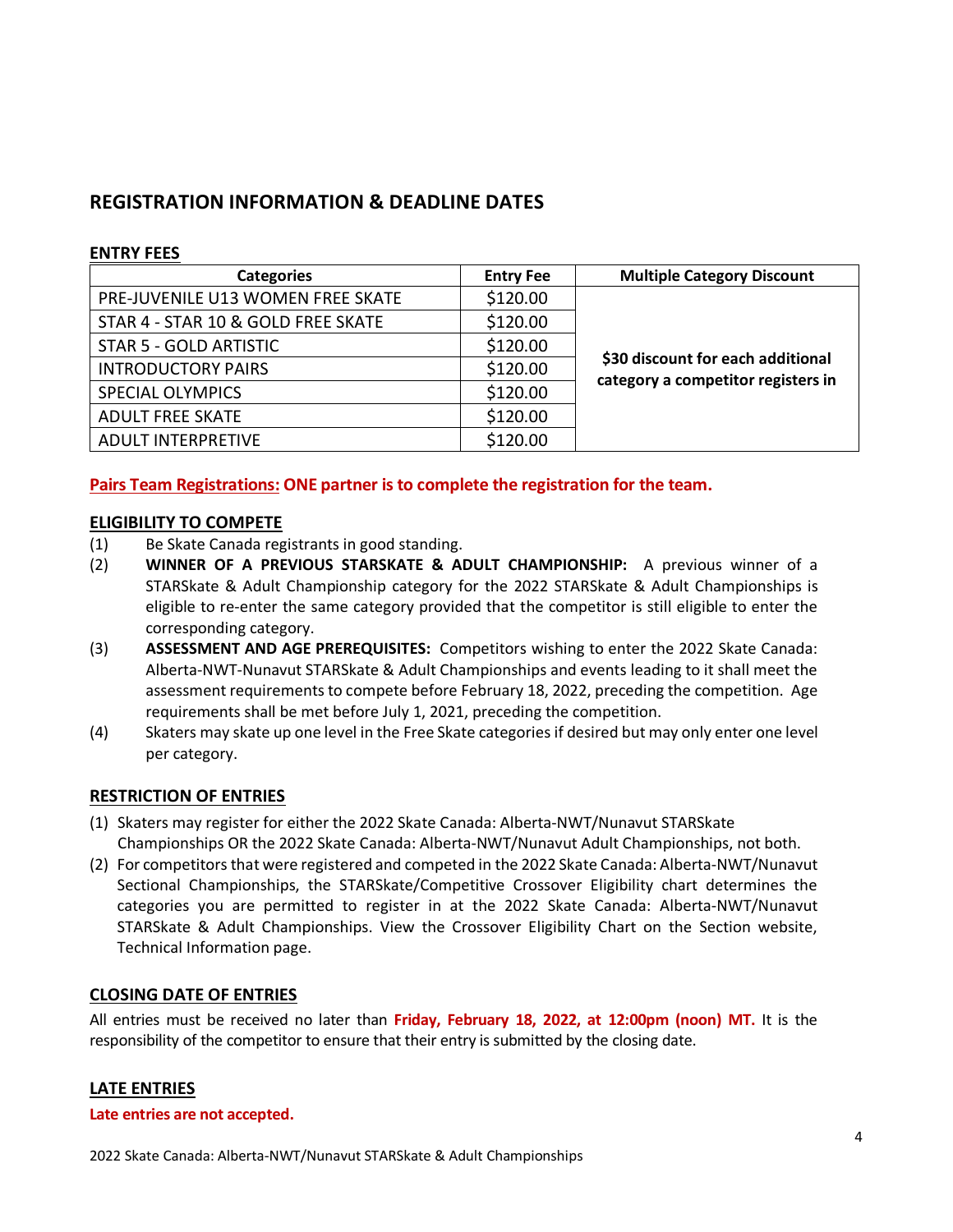### **REFUND OF ENTRY FEES**

Entry fees shall be refunded only if the event is not held or if the entry is withdrawn before the date of close of entries (Skate Canada Rule Book > Competitions > 1.3). There will be a **\$10.00** administration fee applied to all refunds**. After the closing date of entry (February 18, 2022, at 12:00pm (noon) MT) there will be no refunds given for any reason, including medical pulls. No exceptions.**

### **REGISTRATION REQUIREMENTS**

### **HOW TO REGISTER**

- All registrations must be completed using the Uplifter online registration form.
- Refer to the [How to Register](https://skateabnwtnun.uplifterinc.com/pages/How-to-Register/) link on the Skate Alberta-NWT/Nunavut registration site for detailed instructions.
- All payments must be paid online using a credit card at the time of registration.
- Program Music (in MP3 format) See page 5 for complete music submission details. Ensure the correct version of music is being uploaded.
- The Skate Canada Waiver must be signed and uploaded with the registration.

### **REGISTRATION LINK: <https://skateabnwtnun.uplifterinc.com/>**

### **Registration must be completed by February 18, 2022, at 12:00pm (noon) MT**

### **REGISTRATION CHANGES**

Confirm which category to register in with your coach before submitting your registration. No category changes or skater information changes will be accepted after **March 1, 2022**.

### **PLANNED PROGRAM SHEETS & DEADLINE**

**Planned programs must be submitted by Wednesday, March 9, 2022, 12:00pm (noon) MT.** 

Planned Program Sheets are required for all Free Skate (except STAR 4), Artistic, Pairs and Special Olympics categories.

There will be a \$20 fee for failing to register your Planned Program Sheet by the deadline. Planned Program Sheets will not be accepted onsite.

**Submit your Planned Program Sheets here:** <https://skateabnwtnun.uplifterinc.com/>

**Reminder: a planned program sheet MUST be submitted for the competition. They are not kept from previous competitions.**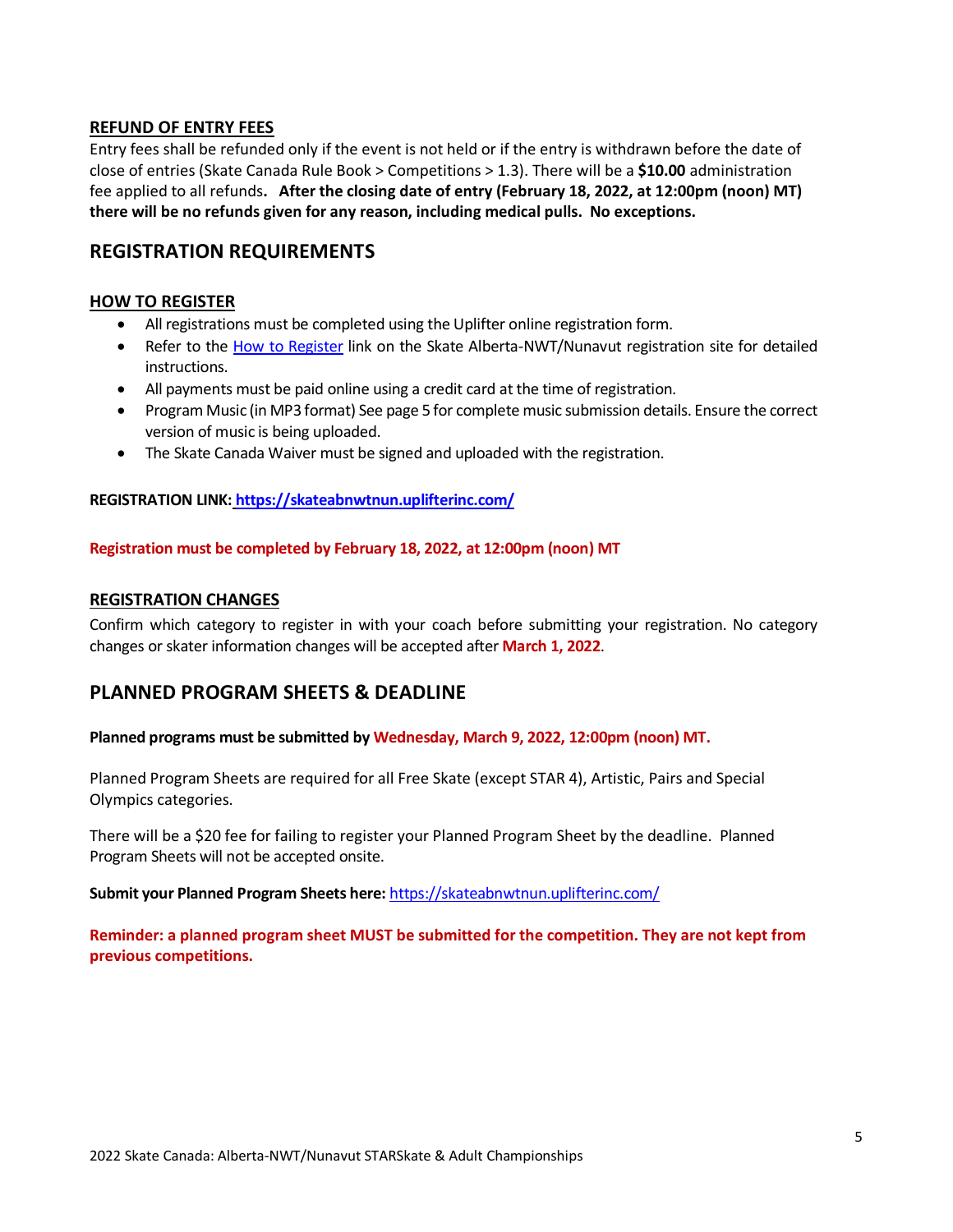### **MUSIC REGISTRATION REQUIREMENTS**

### **Music Registration**

- a. Online music registration will require each skater/team to submit an mp3 file of their program music and the music time online at the time of their registration.
- b. Music files will not be kept so skaters will be required to submit their music for each individual competition.
- c. Each skater/team will be required to carry a copy of their music on CD and have it available at rink-side as a backup. Cell phones, iPods, and other personal devices will not be accepted.
- d. If there have been changes to the music after the submission during the online registration, the updated music file must be uploaded by **Wednesday, March 9, 2022**.

New music can be re-uploaded through your Uplifter account.

### **Labelling**

Skaters first and last name(s), category name, total music time (not skating time) and home club shall be clearly printed:

- a. Identify the CD by writing on the front of the CD using a permanent marker.
- b. DO NOT write on the recorded side of CD
- c. Label the back of the CD case. Do not apply stick on labels to the CD.

#### **Recording Specifications**

- a. The only format for online upload of music will be mp3.
- b. Only one program (using one track only) shall be recorded on each CD.
- c. Music shall be recorded on the CD not less than .25 second and not more than .5 second after the play button is pressed on the CD player.

*All music used must be in the public domain or covered by the performing rights societies. Competitors who have music composed specifically for their programs either wholly or in part, are responsible for obtaining a written release from the composer for the use of such music on radio and/or television or appropriate clearance from the performing rights societies.*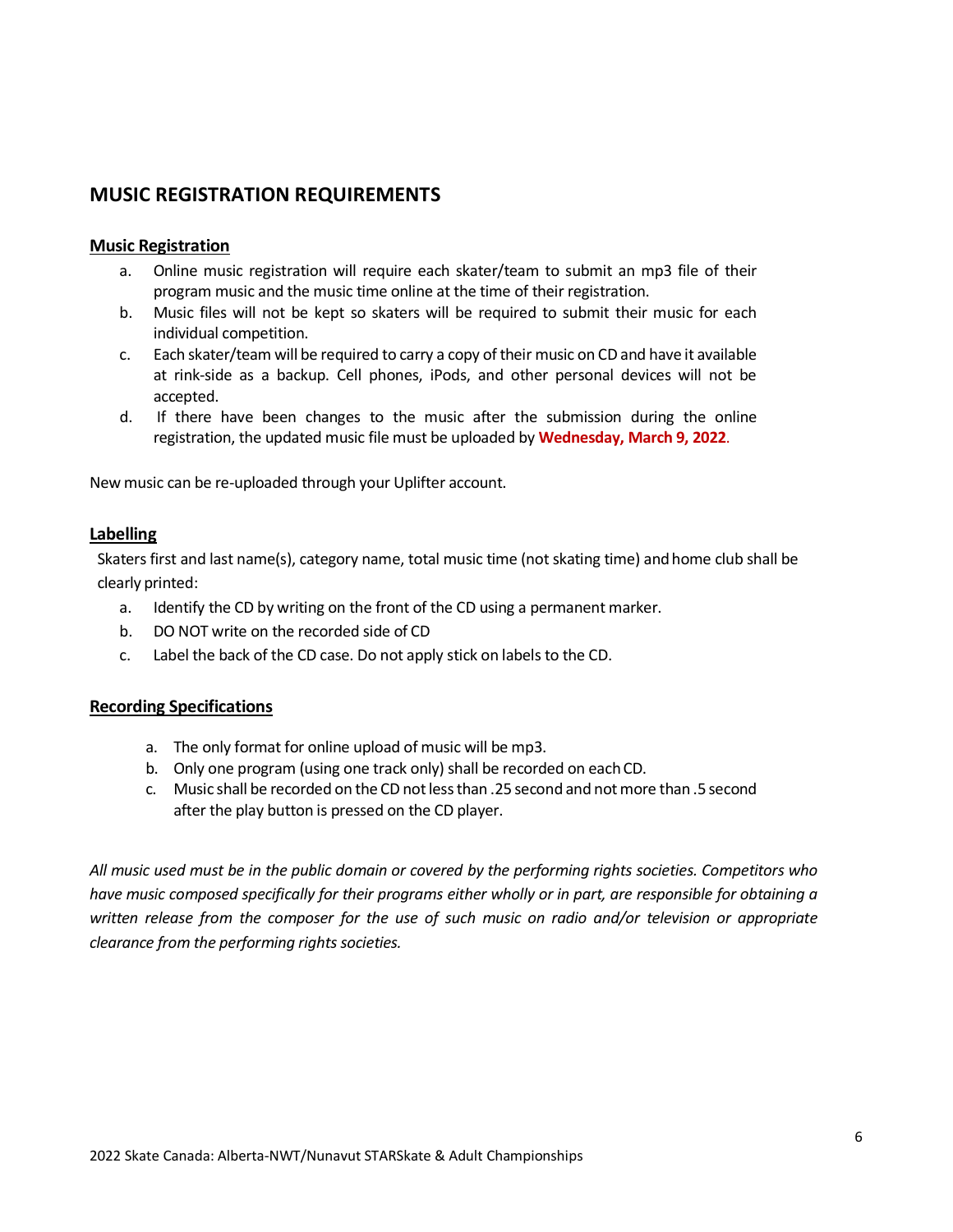# **FACILITY & EVENT DETAILS**

### **ARENA DETAILS**

Seven Chiefs Sportsplex Ice Surfaces: 85 ft x 200 ft 19 Bullhead Road, Tsuut'ina Nation (Calgary), AB T3T 0A6

### **ON-SITE REGISTRATION**

Skaters are required to register at least one hour prior to the start of their scheduled on-ice warm-up and are then to report to the ice captain. Music will not be turned in at registration. Skaters must bring two copies of their music to rink side with them when they compete.

### **COACH ACCREDITATION**

All coaches must be minimally NCCP Regional Coach in Training and carry proof of current membership within the Association and a valid First Aid certificate. Coaches will be required to register at the registration desk.

Two coaches per entry will be accredited. **Only one coach will be permitted at ice level as determined by the skater/team. This will be strictly enforced.** 

#### **MEDALS**

Medals will not be presented on-site. Coaches or an assigned club member may pick up the medals for each club at the end of each day or at the end of the event. A medal table will be set-up in the foyer near the registration table for medal pick-up. In the case of only one entry in a category, an exhibition shall be performed but no medal shall be awarded.

### **SPECTATORS**

It is strongly recommended that a maximum of two (2) spectators/parents per skater attend the event.

### **ACCIDENTS / LIABILITY**

Skate Canada, the host Section/Club and the Local Volunteer Team undertake no responsibility for damages or injuries suffered by skaters. As a condition of and in consideration of their entries in these Championships, all competitors and their parents or guardians shall be deemed to agree to assume all risks or injuries to the competitor's person and property resulting from, or caused by or connected with, the conduct and management of the competitions and to release any and all claims they may have against the officials, the Association, the Section, the Volunteer Team and against their officers and their entries shall be accepted only on these conditions.

#### **EVENT SCHEDULE**

The event schedule will be posted on the Section website [\(www.skateabnwtnun.ca\)](http://www.skateabnwtnun.ca/).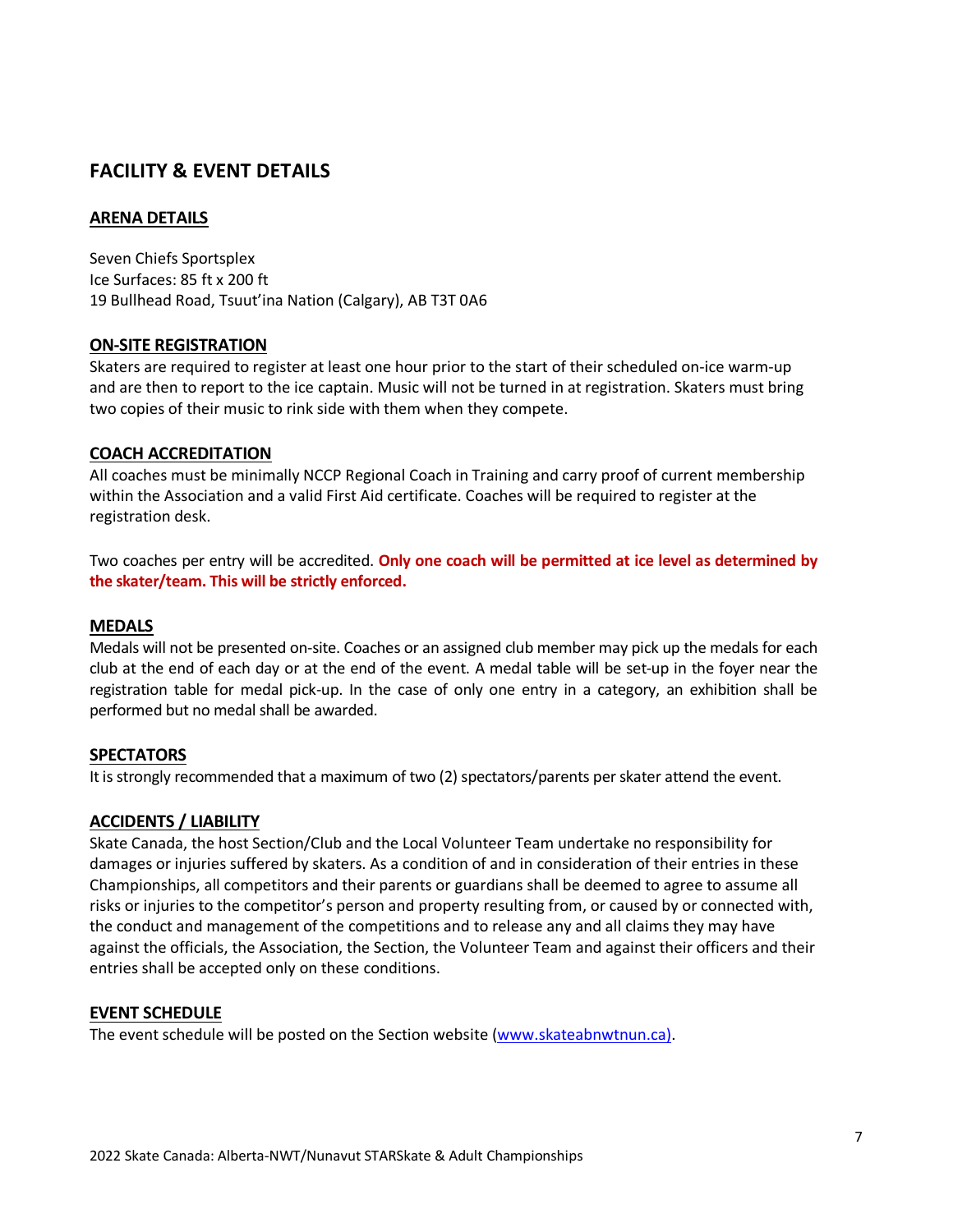### **RESULTS CALCULATION**

CPC marking will be used for Pre-Juvenile and STAR 5 and higher Free Skate, STAR 5 and higher Artistic and Introductory and higher Adult Free Skate and Interpretive events. STAR 4 Free Skate will be marked as per the STAR Event Management Guide. Special Olympics will be marked as per the Special Olympics technical package.

### **WARM UP TIMES**

Skate Canada has standardized warm up times for all events. Refer to the Section Technical Package as posted on the Section website.

### **PROTEST POLICY**

Skate Canada Protest Policy for competitions using CPC will be followed. In addition, if there is an event using manual calculation where the results are not posted within one hour of the completion of the last event of the day, the protest must be made to the Event Referee within the first hour of the following day's competition. If the Event Referee is unavailable, the protest may be made to the Technical Representative or Chief Referee.

### **LEADING EDGE SERIES**

The Section offers the Leading Edge Series to provide skaters an additional pathway of recognition for their accomplishments achieved throughout a skating season. All Alberta/NWT/Nunavut skaters that are entered into a Section competition are automatically entered into the Leading Edge Series. Visit the Section website for complete details about the Series.

**\*For the 2022 STARSkate Leading-Edge Series: the top two (2) scores will be calculated to determine the final standings.** 

### **LIVE STREAMING/PHOTOGRAPHY**

The event may be photographed and/or live streamed. By virtue of your registration for the competition, you are consenting to being included in the live streaming/photography of this event that will help to train others and to promote skating in Canada. You release Skate Canada: Alberta-NWT/Nunavut, its officers, and employees, and each and all persons involved from any liability connected with the video & audio recordings. By attending and competing at the competition, you waive any right to inspect or approve any video or audio recordings taken by Skate Canada: Alberta-NWT/Nunavut.

If you do not wish to have your skate photographed or live streamed, inform the Section Events Coordinator. We cannot guarantee that you will not be photographed or live streamed, but we will do our best to accommodate the request.

### **LIVE STREAM VIDEO ORDERS**

Capture the memories by purchasing your skaters' performances. Videos will be sent to you electronically after the event.

One program: \$30.00 Two programs: \$40.00

Deadline to purchase your skaters' videos: **April 1, 2022.** Link to purchase videos [click here](https://skatecanada.wufoo.com/forms/q17wbc9b1mb2aip/)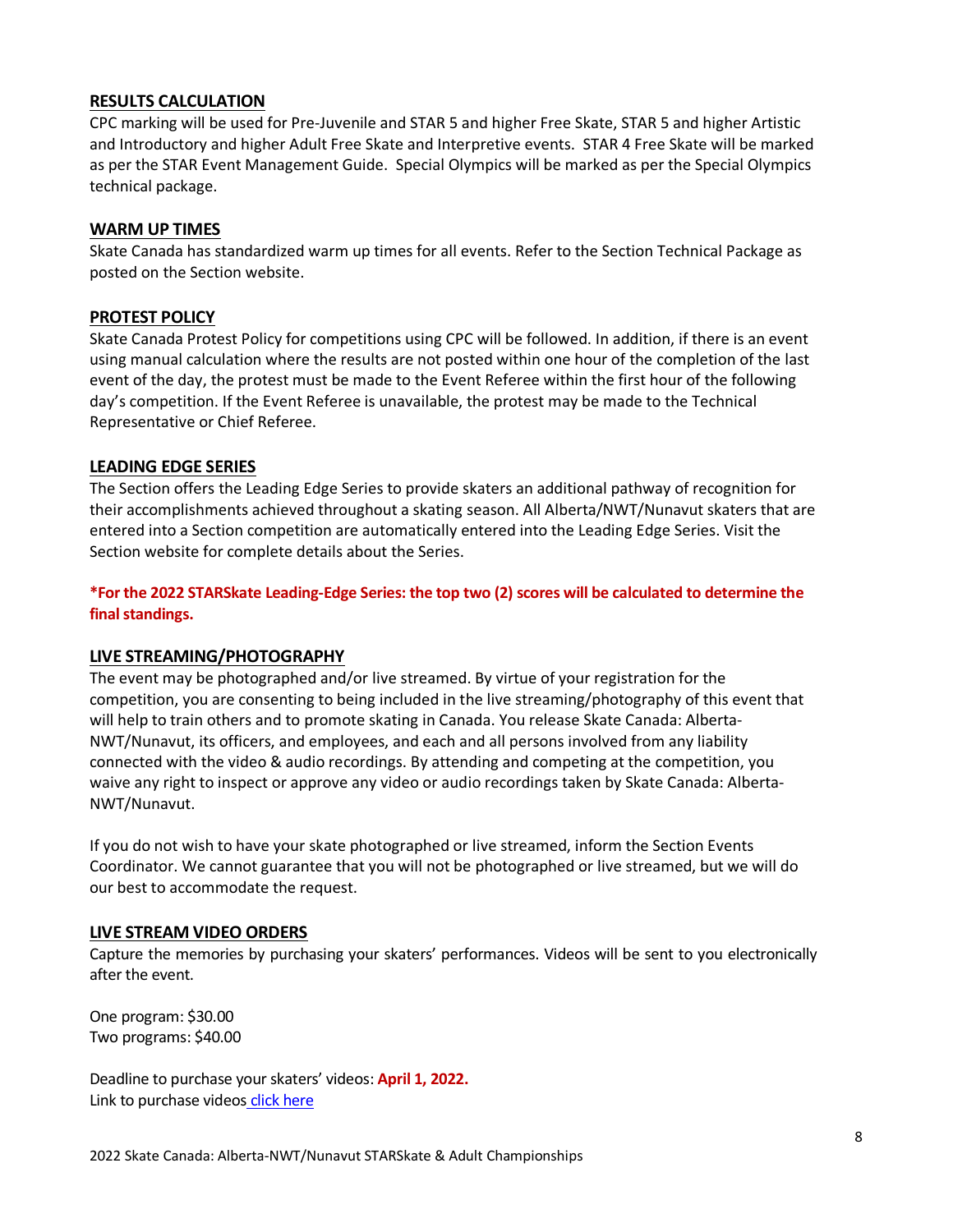### **PHOTOGRAPHY**

There will be an official photographer on site. Photos may be purchased online. The link will be provided once available.

### **CAMERA POLICY**

Flash photography is not permitted. Spectators are permitted to use small still point and shoot cameras at the event for personal use only. Spectators may video record only their own skater/team for personal use only. Skate Canada would encourage you to not use cameras or video equipment during Skate Canada organized events out of respect for the safety of competing athletes.

### **EVENT SPECIFICATIONS**

- (1) **EVENT COMPOSITION:** The decision to alter categories is at the discretion of the Section Office in consultation with the Technical Representative. Artistic categories may be split by age if entries warrant.
- (2) **GROUPING SKATERS BY AGE:** Age group guidelines are outlined in the Technical Program Requirements document.

### **CATEGORIES TO BE HELD**

The following categories will be offered at the: 2022 Skate Canada: Alberta-NWT/Nunavut STARSkate & Adult Championships.

### **FREE SKATE CATEGORIES**

### **PRE-JUVENILE U13 WOMEN FREE SKATE**

- (i) **ASSESSMENT:** May have passed the complete STAR 5 (Junior Bronze) Free Skate assessment or higher.
- (ii) **SPECIFICATIONS FOR EVENT:** One free program of 2:30 minutes in length (+/- 10 seconds).

### **STAR 4 – U10, U13, 13 & Over**

- (i) **ASSESSMENT:** May not have passed any part of the STAR 6 (Senior Bronze) Free Skate assessment.
- (ii) **SPECIFICATIONS FOR EVENT:** One free program of 2:00 minutes in length (+/- 10 seconds).

#### **STAR 5 – U10, U13, 13 & Over**

- (i) **ASSESSMENT**: May not have passed any part of the STAR 8 (Junior Silver) Free Skate assessment.
- (ii) **SPECIFICATIONS FOR EVENT**: One free program of 2:00 minutes in length (+/- 10 seconds).

#### **STAR 6**

(i) **ASSESSMENT:** MUST have passed the complete STAR 5 (Jr. Bronze) Free Skate assessment.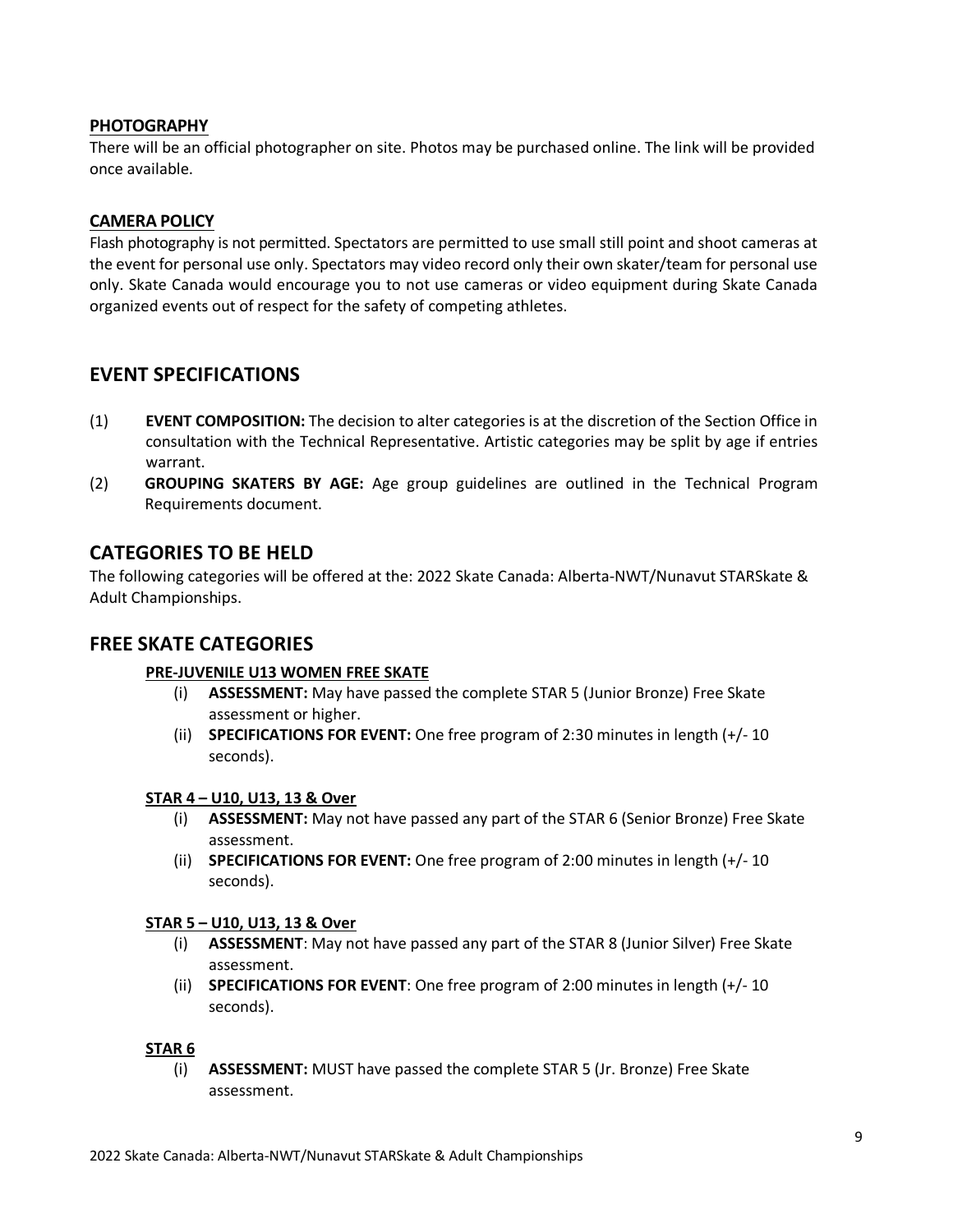(ii) **SPECIFICATIONS FOR EVENT:** One free program of 2:30 minutes in length (+/- 10 seconds).

### **STAR 7 – SHORT PROGRAM**

- (i) **ASSESSMENT:** MUST have passed the complete STAR 5 (Jr. Bronze) Free Skate assessment.
- (ii) **SPECIFICATIONS FOR EVENT:** One short program of 2:20 minutes in length (+/- 10 seconds).

### **STAR 8**

- (i) **ASSESSMENT:** MUST have passed the complete STAR 5 (Jr. Bronze) Free Skate assessment.
- (ii) **SPECIFICATIONS FOR EVENT:** One free program of 3:00 minutes in length (+/- 10 seconds).

### **STAR 9 – SHORT PROGRAM**

- (i) **ASSESSMENT:** MUST have passed the complete STAR 5 (Jr. Bronze) Free Skate assessment.
- (ii) **SPECIFICATIONS FOR EVENT:** One short program of 2:20 minutes in length (+/- 10 seconds).

### **STAR 10**

- (i) **ASSESSMENT:** MUST have passed the complete STAR 8 (Jr. Silver) Free Skate assessment.
- (ii) **SPECIFICATIONS FOR EVENT:** One free program of 3:00 minutes in length (+/- 10 seconds).

#### **Gold**

- (i) **ASSESSMENT:** MUST have passed the complete STAR 8 (Jr. Silver) Free Skate assessment.
- (ii) **SPECIFICATIONS FOR EVENT:** One free program of 3:30 minutes in length (+/- 10 seconds).

### **ARTISTIC CATEGORIES** *(shows amendments made Feb 11, 2022)*

### **STAR 5 (may be split by age if entries warrant)**

- (i) **ASSESSMENT:** Must have completed passed the STAR 4 Skills assessment or Introductory Interpretive assessment.
- (ii) **SPECIFICATIONS FOR EVENT:** One Artistic program of a maximum 2:10 minutes in length.

### **STAR 7 (may be split by age if entries warrant)**

- (i) **ASSESSMENT:** May Must have passed the STAR 5 Artistic assessment STAR 4 Skills assessment or Bronze Interpretive assessment, but no higher.
- (ii) **SPECIFICATIONS FOR EVENT:** One Artistic program of a maximum 2:10 minutes in length.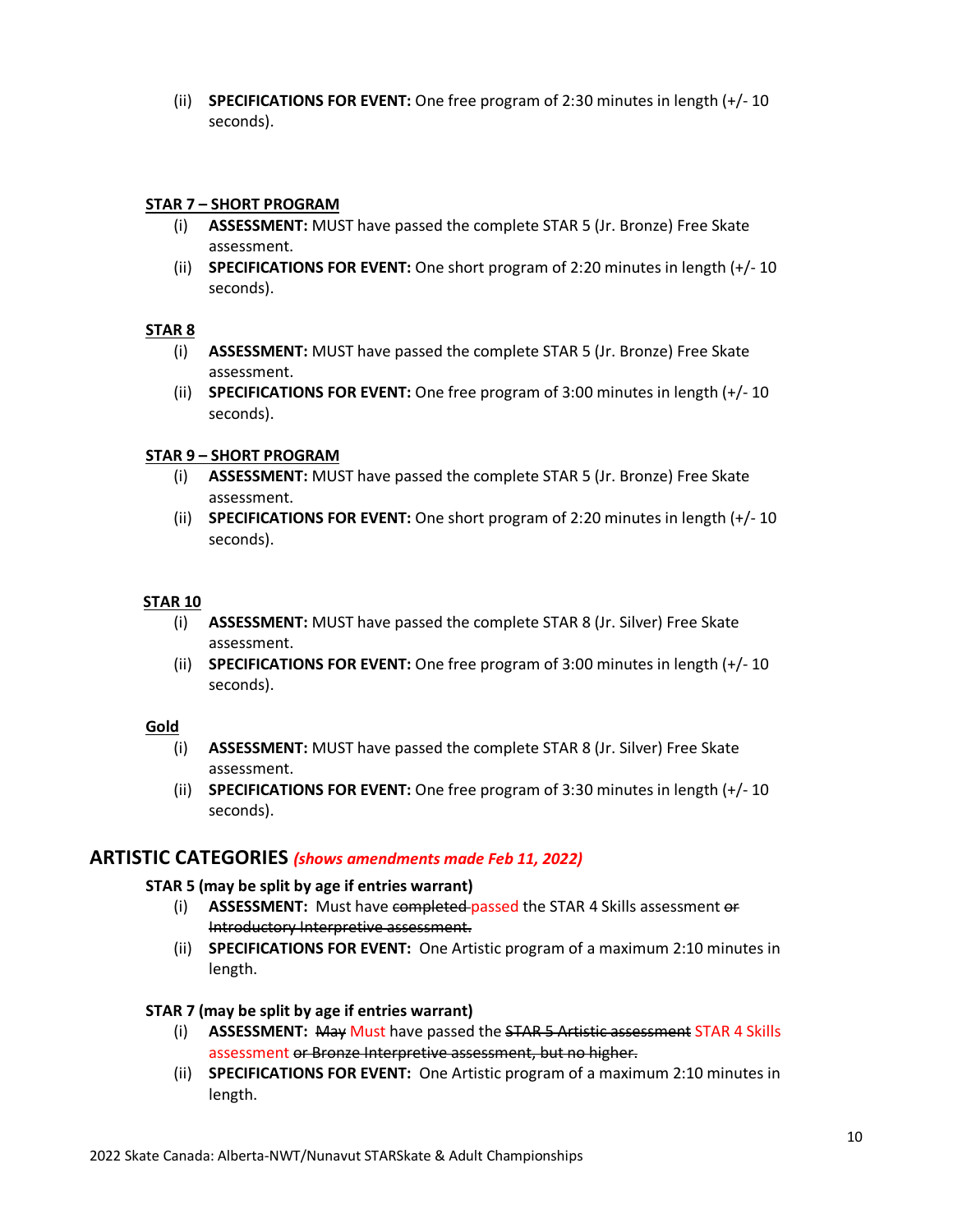### **STAR 9**

- (i) **ASSESSMENT:** May Must have passed the STAR 7 5 Artistic assessment or Silver Interpretive assessment, but no higher.
- (ii) **SPECIFICATIONS FOR EVENT:** One Artistic program of a maximum 2:10 minutes in length.

### **Gold Artistic**

- (i) **ASSESSMENT:** May Must have passed the Gold STAR 7 Artistic assessment or Gold Interpretive assessment.
- (ii) **SPECIFICATIONS FOR EVENT:** One Artistic program of a maximum 2:40 minutes in length.

### **PAIRS CATEGORY**

### **Introductory Pairs**

- (i) **ASSESSMENT:** Each partner must have passed the STAR 3 free skate assessment.
- (ii) **SPECIFICATIONS FOR EVENT:** One free skate program of a maximum 2:30 minutes in length (+/-10 seconds).

### **SPECIAL OLYMPICS CATEGORIES**

### **Level 1 Free Skate**

- (iii) **ASSESSMENT:** For skaters working on Stages 1 3 of the CanSkate Program. Skaters must not have passed Stage 4.
- (iv) **SPECIFICATIONS FOR EVENT:** One free skate program of a maximum 1:00 minutes in length (+/-10 seconds).

### **Level 2 Free Skate**

- (i) **ASSESSMENT:** For skaters working on Stages 4 6 of the CanSkate Program. Skaters must not have completed Stage 6.
- (ii) **SPECIFICATIONS FOR EVENT:** One free skate program of a maximum 1:40 minutes in length.

### **Level 3 Free Skate**

- (i) **ASSESSMENT:** For STAR athletes, who have completed CanSkate Stage 6. Geared for skaters who have not mastered more than 3 single jumps.
- (ii) **SPECIFICATIONS FOR EVENT:** One free skate program of a maximum 1:40 minutes in length.

### **Level 4 Free Skate**

- (i) **ASSESSMENT:** Geared to skaters who have not mastered more than 5 single jumps.
- (ii) **SPECIFICATIONS FOR EVENT:** One free skate program of 2:00 minutes in length (+/- 10 seconds).

### **Level 5 Free Skate**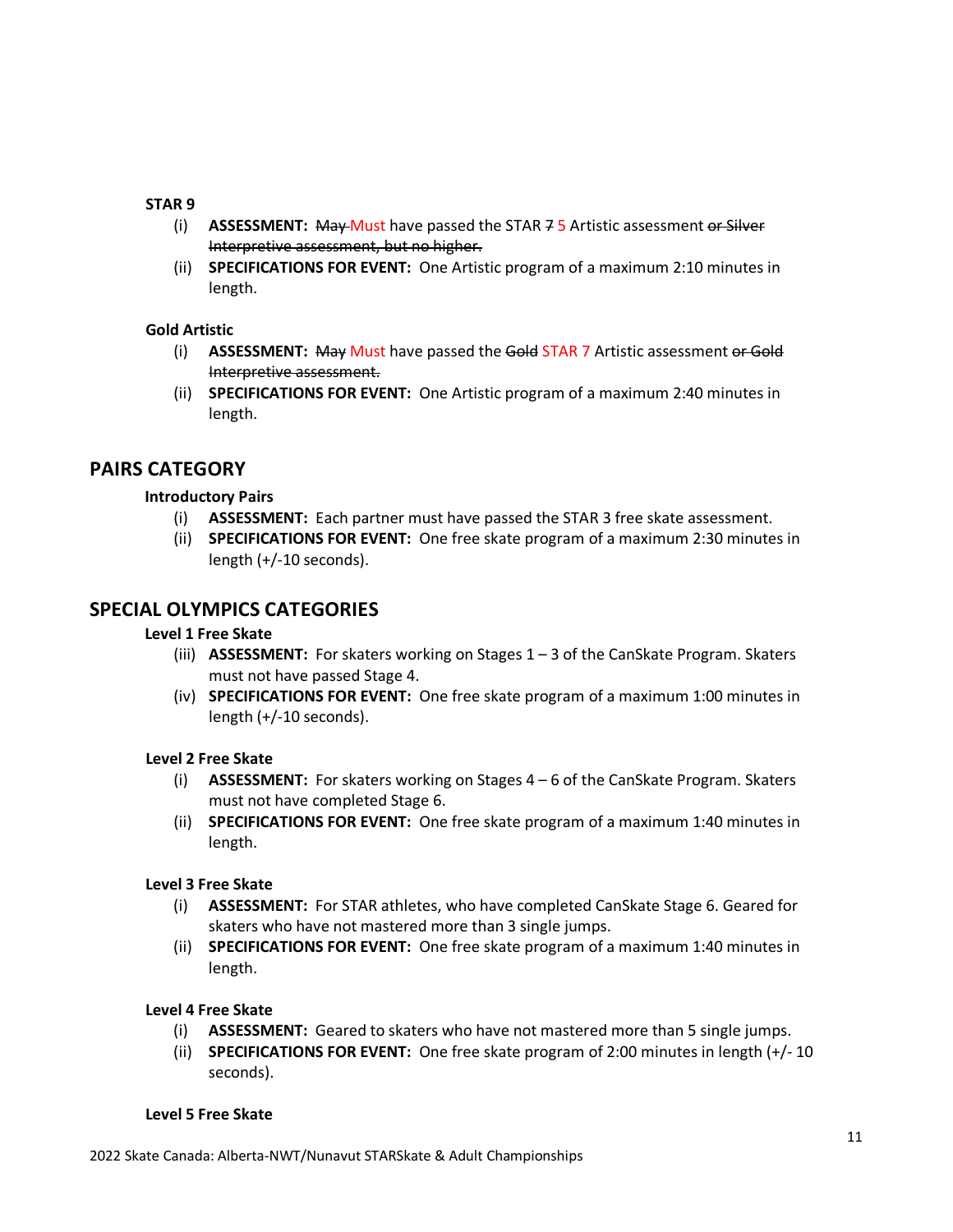- (i) **ASSESSMENT:** Geared to skaters who have not mastered double jumps.
- (ii) **SPECIFICATIONS FOR EVENT:** One free skate program of 2:00 minutes in length (+/- 10 seconds).

### **Level 6 Free Skate**

- (i) **ASSESSMENT:** Geared to those skaters who are working on double jumps.
- (ii) **SPECIFICATIONS FOR EVENT:** One free skate program of 2:00 minutes in length (+/- 10 seconds).

### **Open Free Skate**

- (i) **ASSESSMENT:** Must have passed the STAR 6 (Senior Bronze) Free Skate assessment or higher.
- (ii) **SPECIFICATIONS FOR EVENT:** One free skate program of 3:00 minutes in length (+/- 10 seconds).

### **Masters Level 1/2 Free Skate**

- (i) **ASSESSMENT:** For athletes 25 years of age or older. Geared for skaters who are performing at or below the Stage 6 CanSkate level.
- (ii) **SPECIFICATIONS FOR EVENT:** One free skate program of a maximum 1:30 minutes in length.

### **Masters Level 3/4 Free Skate**

- (i) **ASSESSMENT:** For athletes 25 years of age or older. Geared for skaters who have not mastered more than 5 single jumps.
- (ii) **SPECIFICATIONS FOR EVENT:** One free skate program of a maximum 2:00 minutes in length.

### **ADULT FREE SKATE CATEGORIES**

### **Intro Open**

- (i) **ASSESSMENT:** No assessment prerequisites.
- (ii) **SPECIFICATIONS FOR EVENT:** One free skate program of a maximum 1:40 minutes in length. Program time may be shorter.

#### **Bronze**

- (i) **ASSESSMENT:** No assessment prerequisites.
- (ii) **SPECIFICATIONS FOR EVENT:** One free skate program of a maximum 2:40 minutes in length. Program time may be shorter.

#### **Silver**

- (i) **ASSESSMENT:** No assessment prerequisites.
- (ii) **SPECIFICATIONS FOR EVENT:** One free skate program of a maximum 3:10 minutes in length. Program time may be shorter.

#### **Gold**

- (i) **ASSESSMENT:** No assessment prerequisites.
- (ii) **SPECIFICATIONS FOR EVENT:** One free skate program of a maximum 3:40 minutes in length. Program time may be shorter.